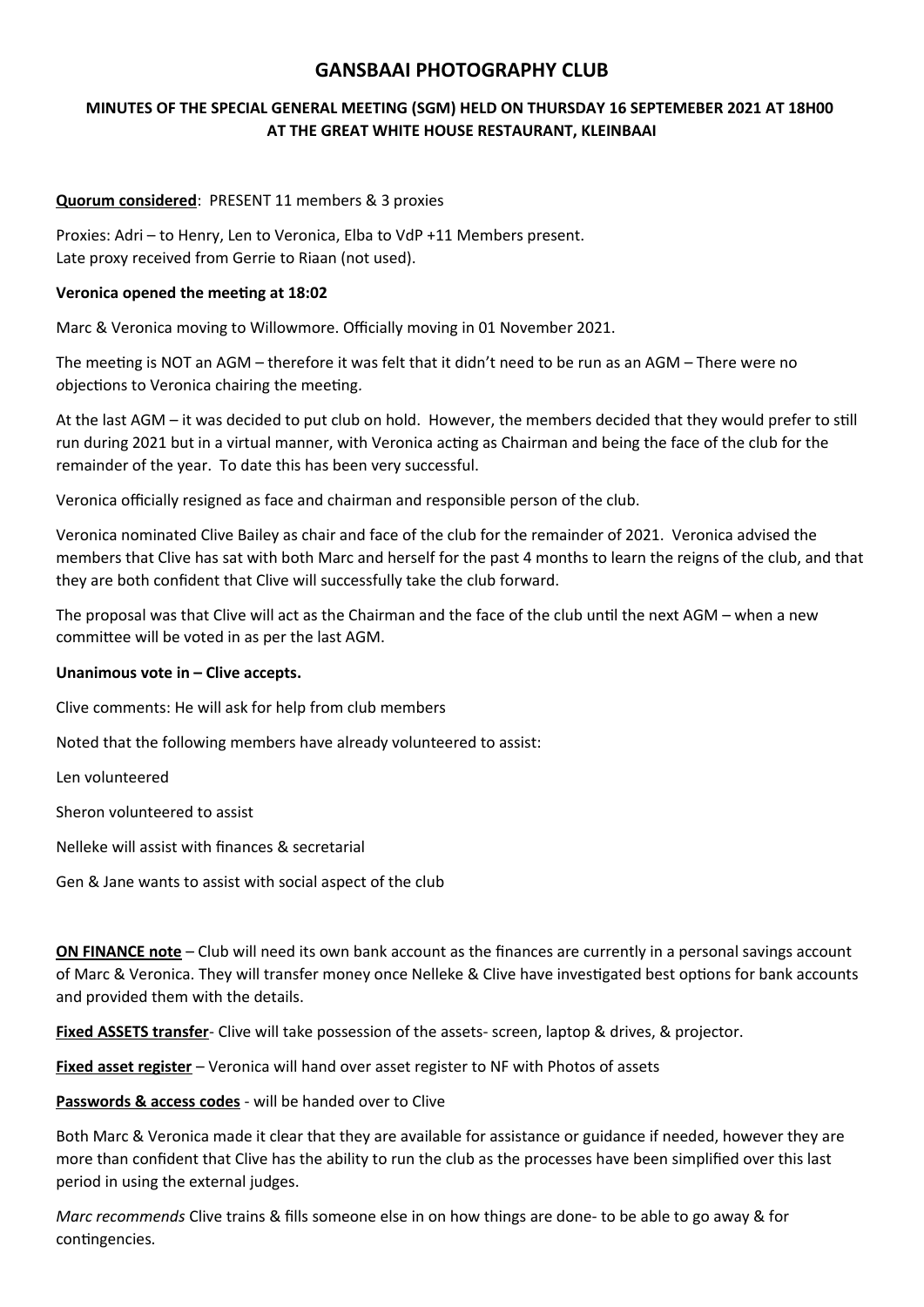*Henry suggests*– please add asset register and finance summary to minutes when they are ready to be sent out.

Closing comment from Veronica- Clive will mostly need help with training & social events and outings.

Secretarial is only at meetings – NF can continue to assist with this

Many clubs run with a chairman & vice chairman only – quite simple. Can be run by 2 people but it is important to have back up when away and sick etc.

Nelleke & Christo both thanked Marc & Veronica for many years of service (Veronica =8yrs, Marc = 7yrs) & for the systems put in place over the years. Nelleke said that the club is being handed over in a very good state.

Henry will sit with Clive to wrap up on the constitution of the club.

# *NNB: The members will vote on any decisions for the rest of the year until next year when a committee is voted in after the committee has decision-making rights. This is be in Jan/Feb 2022*

Thank you to Clive for being willing to step into the roles, and for his time over the past months in handing over the systems.

To consider: Year-end function & prize giving? Veronica will also ensure the trophies and information on suppliers etc is made available.

Meeting adjourned 18:27